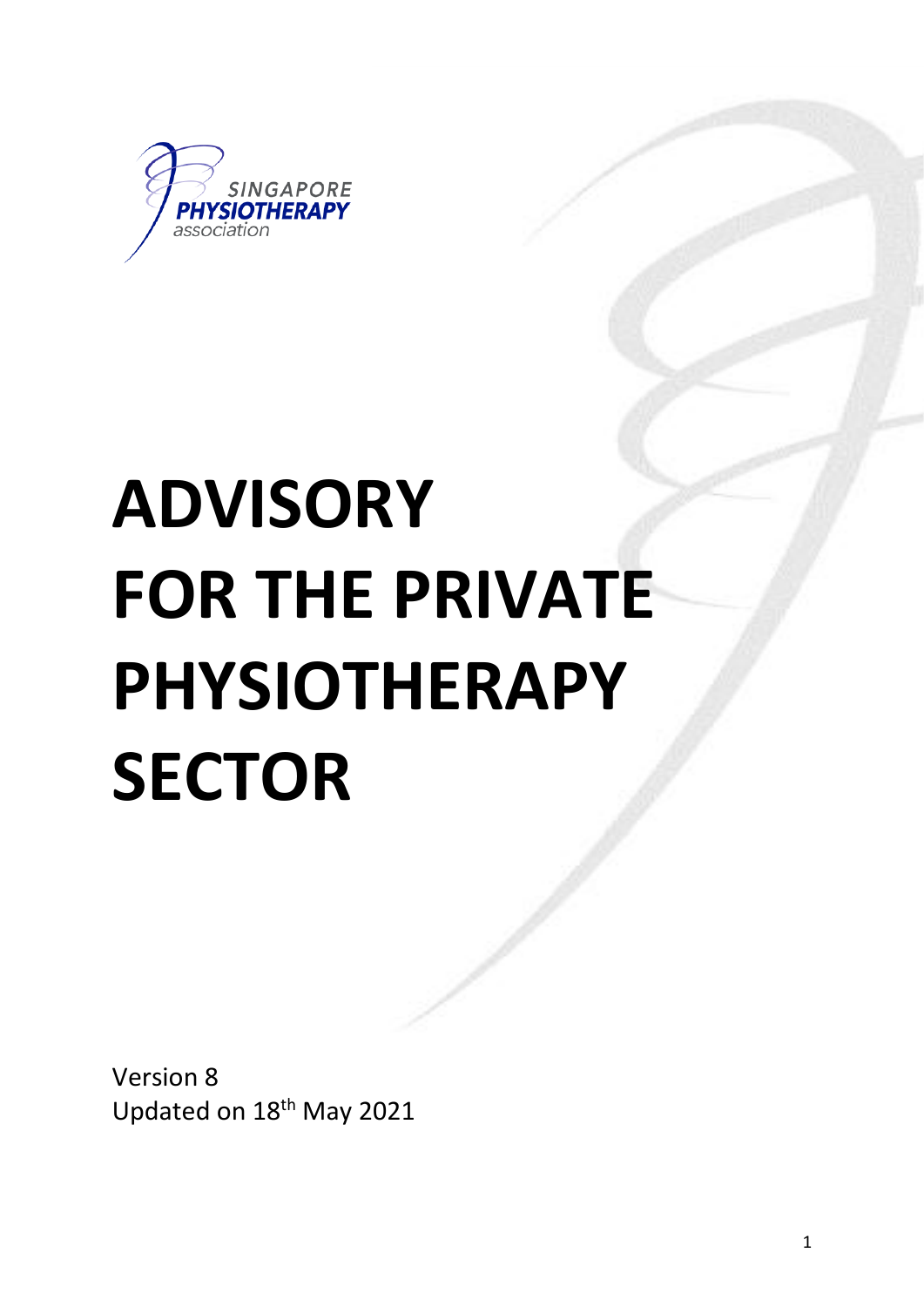## **ABOUT THE UPDATED ADVISORY (VERSION 8)**

Till date, there has been no MOH circular specifically addressing allied health clinics in the private sector.

The guidelines in this updated advisory from the Singapore Physiotherapy Association, is mainly based on the MOH and AIC circular stated below and from our communications with Ministry of Health Chief Allied Health Officer's Office (CAHOO).

Below are the referenced circulars:

- (i) MOH circular 170/2020: Revision of Suspect Case Definition for Coronavirus Disease 2019 (COVID-19)(25<sup>th</sup> June 2020)
- (ii) MOH circular 48/2021 "Circular on Precautionary Measures for Healthcare Workers, Patients and Visitors in Healthcare Institutions" (1<sup>st</sup> May 2021)
- (iii) MOH circular 48A/2021 "Addendum to MOH Circular No.48/2021 -Updates to Precautionary Measures for Healthcare Workers, Patients and Visitors in Healthcare Institutions" (5th May 2021)
- (iv) MOH circular 51/2021 "Updated Guidance on Service Provision and Safe Measures in Healthcare Institutions" (4<sup>th</sup> May 2021)
- (v) MOH circular 53/2021 "MOH Updated Guidance on Service Provision and Safe Distancing Measures for RHS-Led Community Services)(7<sup>th</sup> May 2021)
- (vi) AIC circular (Ref: COVID-19/MAY/2021/2): Advisory on Enhanced Precautionary Measures for Community Care Sector ( $6<sup>th</sup>$  May 2021)
- (vii) AIC circular (Ref: COVID-19/MAY/2021/3): Advisory on Updated Heightened Alert Measures for Community Care Sector (17<sup>th</sup> May 2021)
- (viii) MOH circular 60/2021 "Updates on TTSH Cluster and Summary of Issued Guidance on Measures and Restrictions at Healthcare Institutions ( $17<sup>th</sup>$  May 2021)
- (ix) MOH circular 61/2021 "MOH Updated Guidance on Service Provision and Safe Management Measures for RHS-Led Community Services)(18th May 2021)

This advisory aims to provide a guideline for private practitioners, as to the steps to take as the Singapore Government steps up in response to the COVID-19 situation.

Along with this advisory, MOH Circular 51/2021, 53/2021, 60/2021 and AIC circular (Ref: COVID-19/MAY/2021/3) will be attached for your reference.

*Singapore Physiotherapy Association 8th version (18th May 2021)*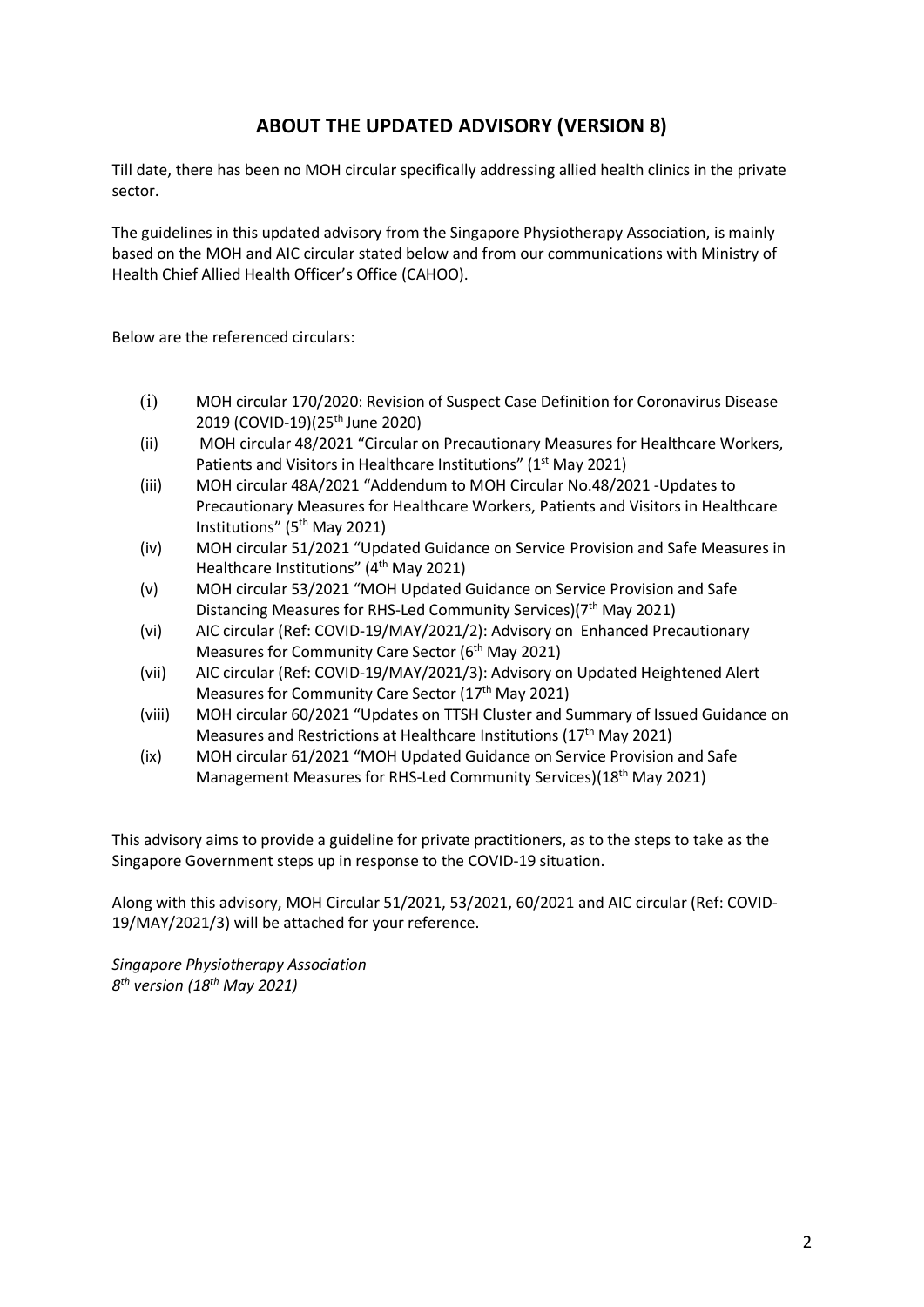# **SPA ADVISORY FOR THE PRIVATE PHYSIOTHERAPY SECTOR ON THE COVID-19 PANDEMIC**

#### DEFINITIONS

- Suspect patient (as of MOH Circular 170/2020) with effect from 1<sup>st</sup> July:
	- 1. A person with clinical signs and symptoms **suggestive of Community-Acquired Pneumonia1**
	- 2. A person with an acute respiratory illness of any degree of severity (e.g. symptoms of cough, sore throat, runny nose, anosmia), with or without fever, who, within 14 days before onset of illness had:
		- 1. **Travelled abroad (outside Singapore)**; **OR**
		- 2. **Close contact2** with a case of COVID-19 infection **OR**
		- 3. Stayed in a **foreign worker dormitory3 OR**
		- 4. **Worked in occupations or environments with higher risk of exposure to COVID-19 cases4**
	- **3.** Any person with **prolonged febrile<sup>5</sup> acute respiratory infection (ARI) symptoms of 4 days or more, and not recovering AND who had not undergone prior swabbing for ARI symptoms in the same episode of illness.**

- Anyone who provided care for the patient, including a health care worker or family member, or who had other similarly close physical contact;
- Anyone who stayed (e.g. household members) at the same place as a confirmed person;
- Anyone who had close (i.e. less than 2m) and prolonged contact (30 min or more) with a confirmed

- 1) Public and private healthcare settings, spanning acute care, primary care, intermediate and long-term care and community care settings
- 2) Dormitories or involved in dormitory outbreak control operations
- 3) Isolation / quarantine facilities
- 4) Community care facilities (CCFs)/ community recovery facilities (CRFs)
- 5) Ambulance and dedicated patient transport (including private hire vehicles).

 $5$  Fever, of any duration, with measured or reported temperature of > 37.5 $\degree$ C.

 $1$  Excludes patients with nosocomial pneumonia and aspiration pneumonia with no links to confirmed cases

<sup>2</sup> Close contact is defined as:

person (e.g. shared a meal).<br>3 Separate processes apply to foreign workers from a dormitory that has dedicated medical station / clinic or dedicated workflow for assessment and swabbing

 $4$  These include but are not limited to any staff (healthcare worker and non-healthcare worker) working in: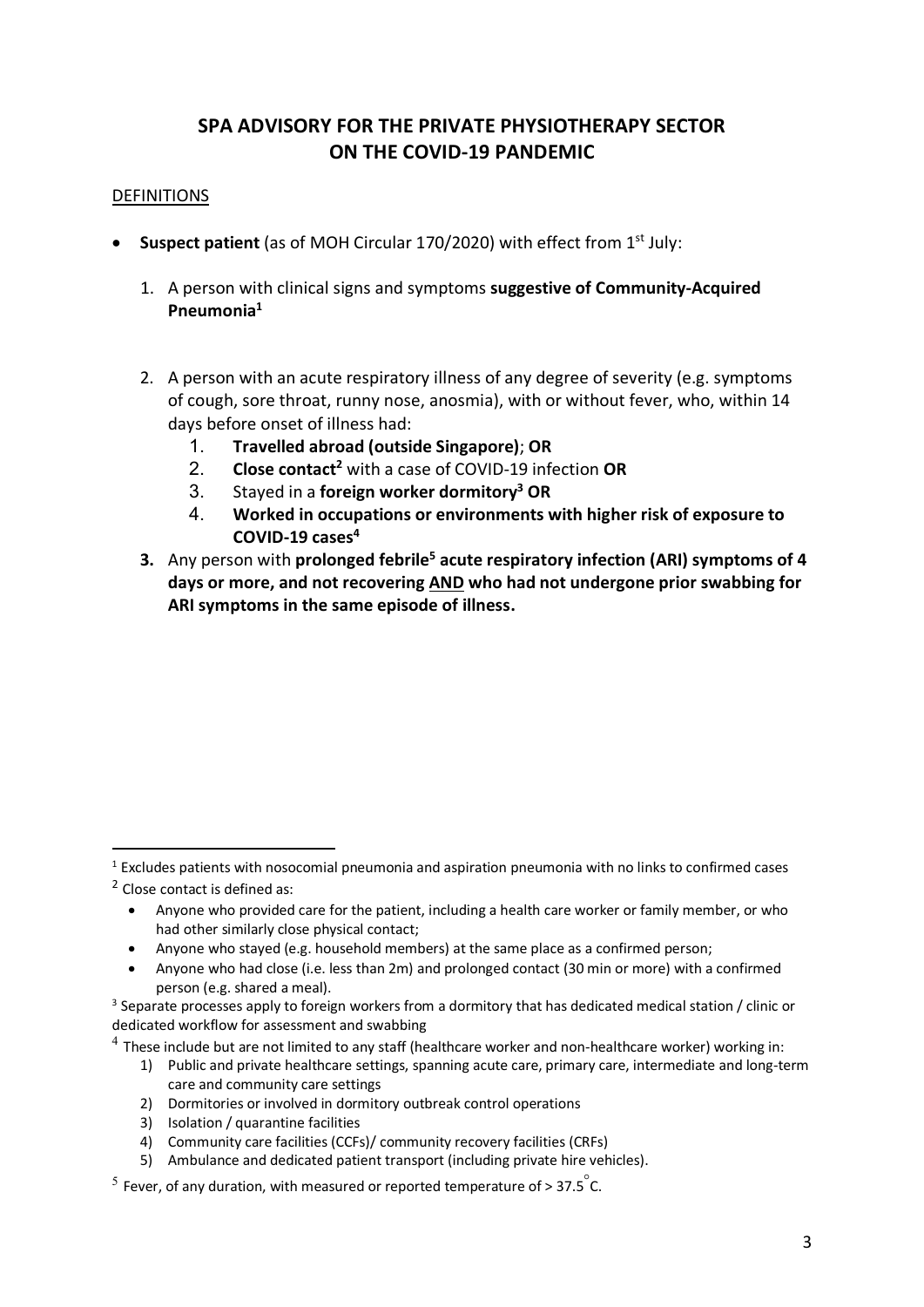#### • **Stay Home Notice (SHN)** (www.gov.sg website)

People on SHN, including healthcare workers must remain at home at all times. They are not to leave the residence, even if it is to purchase food and essentials. Home delivery or help from others to purchase daily necessities should be arranged.

Contact should be minimised with others, and avoid having visitors to your residence. A record of persons you come in close contact with should be maintained. Monitor your health closely e.g. take your temperature twice daily, and monitor other symptoms such as cough and breathlessness.

#### • **Quarantine Order (QO)** (www.gov.sg website)

An individual on a quarantine order is isolated with the aim of limiting the spread of the virus in the community. He or she will be isolated either at home, at Government Quarantine Facilities, or at a hospital.

A quarantine order is a directive with legal force. It has severe penalties for noncompliance.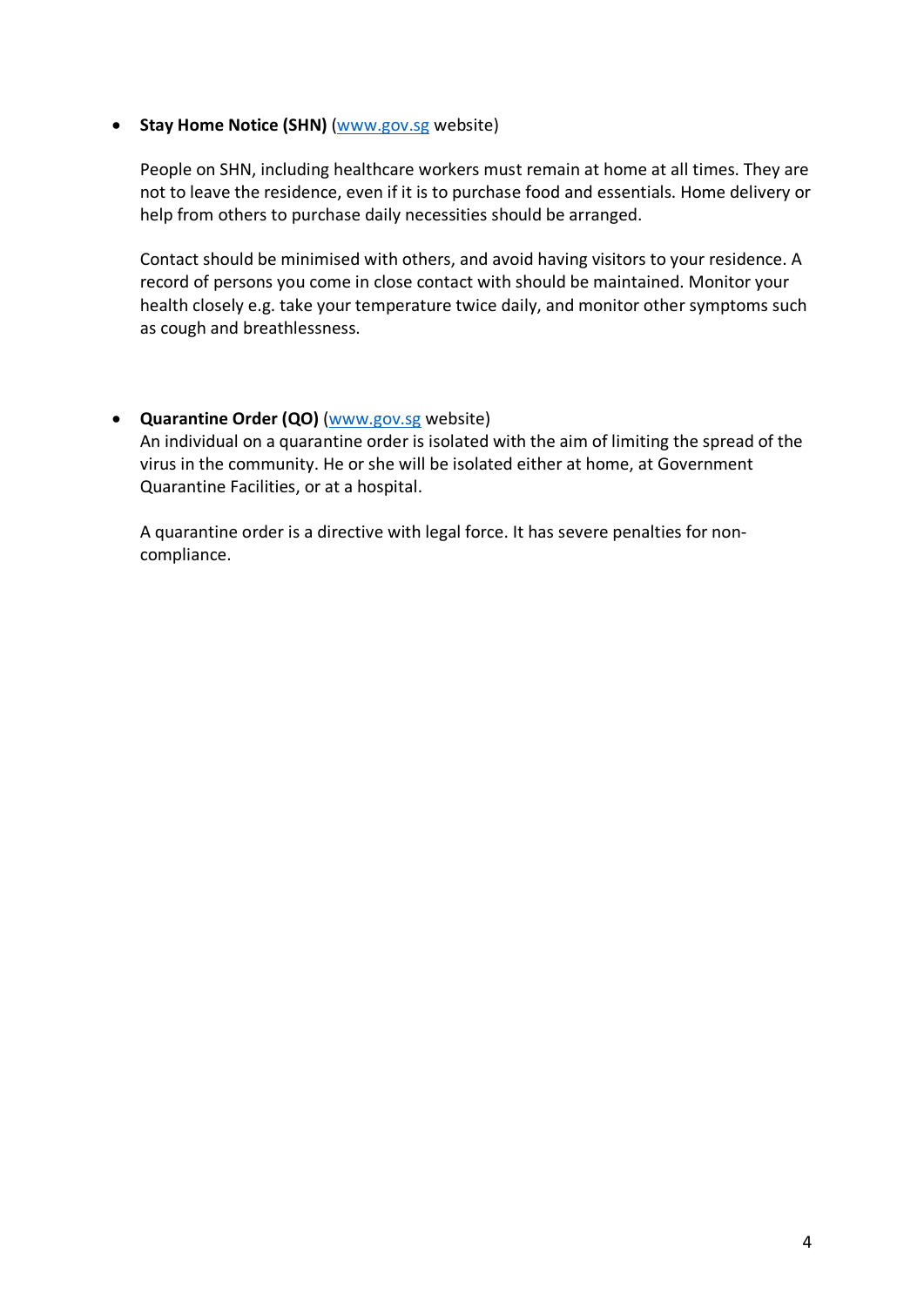# **SPA ADVISORY FOR THE PRIVATE PHYSIOTHERAPY SECTOR ON THE COVID-19 PANDEMIC**

### PATIENT/CLIENT TRIAGING AND MANAGEMENT

**As we continue operations amidst a heightened local COVID-19 response, please consider utilizing tele-consultations, wherever possible and clinically appropriate.** Annex 1 (Triaging Framework for Teleconsultation) and Annex 2 (Patient Groups that may warrant face-to-face consultation) are attached for your use.

*\*\*Please note that from 18th May onwards, additional screening questions to screen for patients/visitors/vendors who have visited/been admitted to/discharged from TTSH inpatient wards, are no longer needed as the period of concern has lapsed since it has already been more than 14 days since 18 April 2021 (MOH circular 60/2021).*

**Management measures for clients and/or family members who are on phone surveillance or on medical leave due to ARI symptoms shall be pegged to guidelines as those on SHN/HQO (MOH circular 61/2021).**

CLINIC-BASED PHYSIOTHERAPY SERVICES

**Clients can be seen on 1-on-1 basis. Group therapy of up to 2 clients is allowed (not including allied health and support staff).**

**All clinic based physiotherapy providers must perform triaging, and should be carried out outside the clinic premise, if possible. Phone triaging is encouraged if possible.**

- Clinic triaging should check for both symptoms, travel history, close contact history (as defined under "suspect patient" definition on page 3 of this advisory).
- Check if the patient or any family member/caregiver in the household is on SHN/QRO, phone surveillance or medical leave due to ARI symptoms.
- If patient/clients that fulfil suspect case definition and whose conditions are medically stable, they should be asked to visit the nearest PHPC or polyclinic for further evaluation immediately.
- If patient/client do not fit the prevailing case definition but have a recent history of fever and/or acute respiratory symptoms and require urgent or emergency management, he/she should be referred to the restructured hospitals, PHPC or polyclinics as appropriate.
- Please use the website, www.phpc.gov.sg, to search for nearest public health preparedness clinics (PHPC).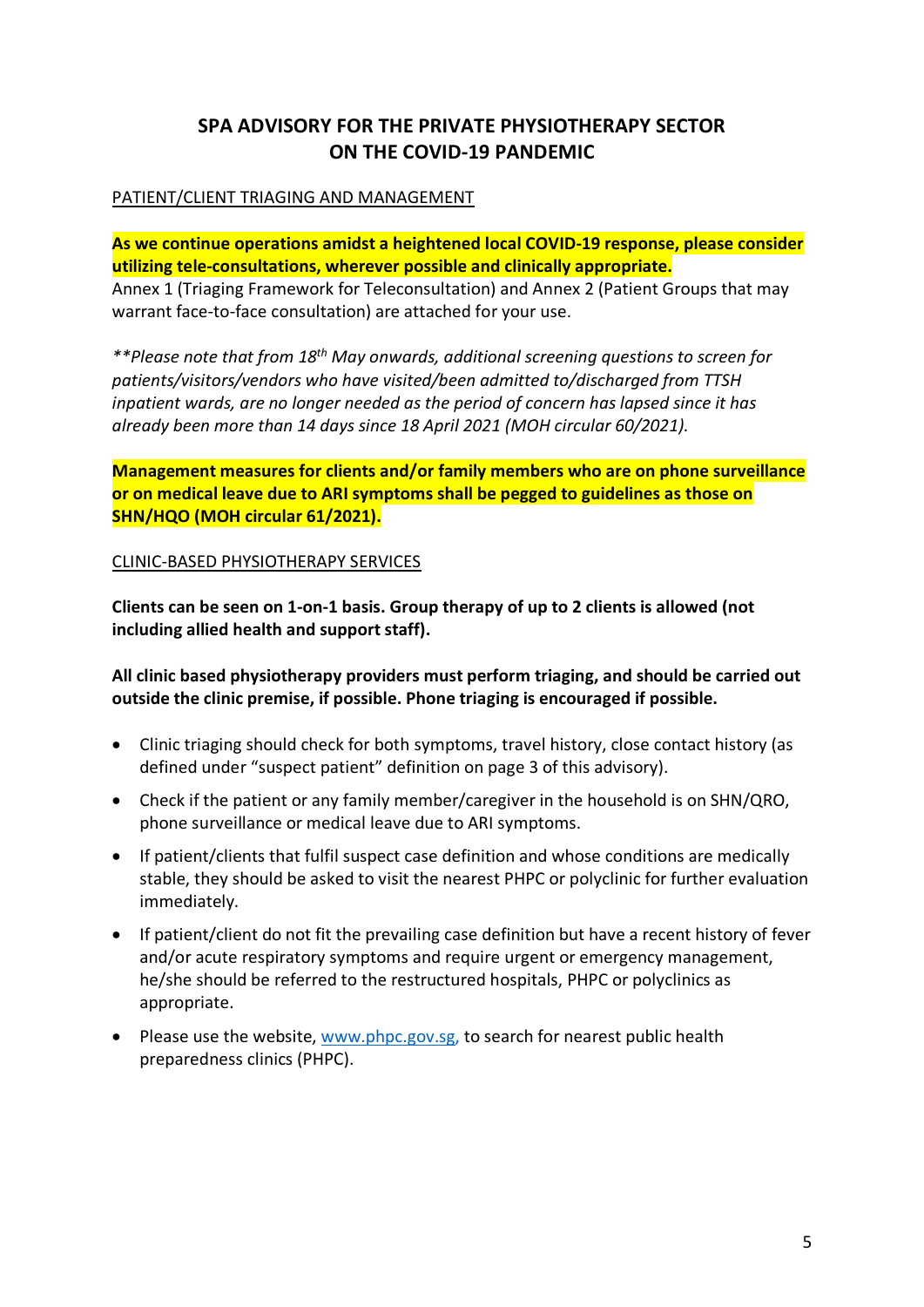#### HOME PHYSIOTHERAPY SERVICES

## **All patient interaction should be limited to no more than 60 min without compromising care for home therapy services.**

**For home visits, it is mandatory to make a pre-visit phone call on the day of home therapy/home visit** to ascertain the patient's/client's health condition and potential exposure to COVID-19 prior to the therapy/visit and review the need to proceed with home visit.

- Phone triaging should check for both symptoms, travel history as well close contact history (as defined under "suspect patient" definition on page 3 of this advisory).
- Check if the patient or any family member/caregiver in the household is on SHN/QO, on phone surveillance or medical leave due to ARI symptoms.
- If patient/clients that fulfil suspect case definition and whose conditions are medically stable, they should be asked to visit the nearest PHPC or polyclinic for further evaluation immediately.
- If patient/client do not fit the prevailing case definition but have a recent history of fever and/or acute respiratory symptoms and require urgent or emergency management, he/she should be referred to the restructured hospitals, PHPC or polyclinics as appropriate.
- Please use the website, www.phpc.gov.sg, to search for nearest public health preparedness clinics (PHPC).
- If you are unsure after your phone triage whether to proceed with the home visit e.g. patients with recent or existing pneumonia or acute respiratory symptoms, please seek medical advice from a physician for further clarification and assessment.
- **DO NOT visit the home if either the patient and/or household members has symptoms and/or travel history/close contact history, or are on SHN/QRO, phone surveillance or on medical leave due to ARI symptoms, unless absolutely necessary.** Defer the home visit and carry out tele-consultation if appropriate.
- If you do need to conduct the home visit if patient or family/caregiver is on SHN/QO, please refer to table 1, scenario A on what the process is.
- **When outside patient's home, you are advised to reconfirm if the patient or any family member/caregiver in the household is on SHN/QO, phone surveillance or on medical leave due to ARI symptoms. Please reconfirm the patient's and close contact's travel history and close contact history.** 
	- $\circ$  If you find out that patient and/or close contact presents with symptoms, please advise them as above (similar to during phone triaging).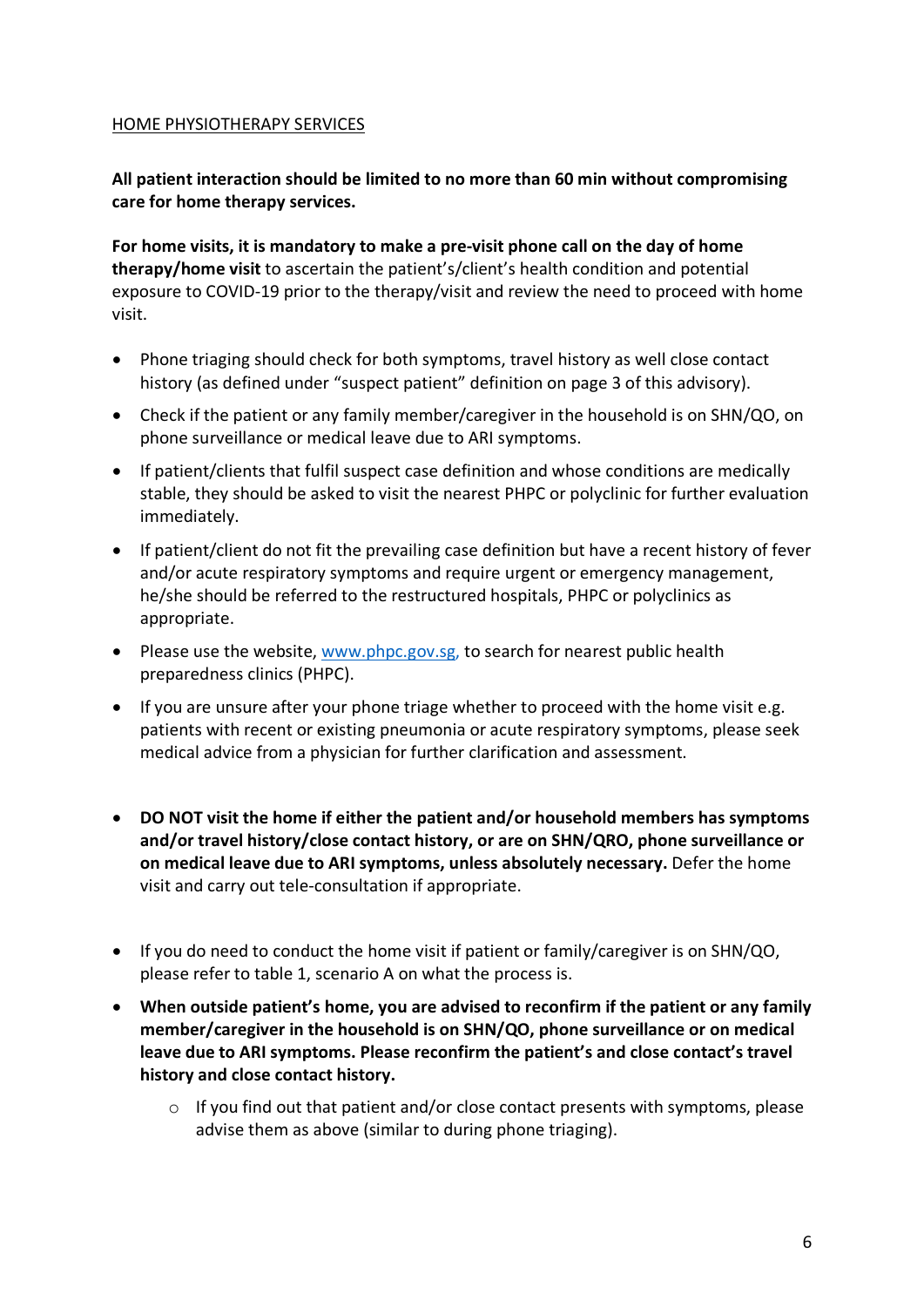- When you arrive inside the home, whenever possible, please check the temperature for your patient and any close contact in the house. Screen your patient and close contact (if present in house) for any signs and symptoms such as:
	- o **Fever** and/or **Cough**, and/or **Sore throat** (common presenting symptoms of COVID-19 locally)
	- o And/or Running nose, and/or Breathlessness
- **Please take note of additional precautionary measures to manage home visits for patient or household members living in the same premise is on SHN/QO, phone surveillance or on medical leave for ARI symptoms, as in table 1 below (MOH circular 53/2021).**

Table 1: Additional precautionary measures to manage home visits for patient or household member/s living in same premise is on SHN/QO

| Scenario                                                                                                                                            | Steps to take                                                                                                                                                                                                                        |  |
|-----------------------------------------------------------------------------------------------------------------------------------------------------|--------------------------------------------------------------------------------------------------------------------------------------------------------------------------------------------------------------------------------------|--|
|                                                                                                                                                     | Continue to provide service remotely via teleconsultation if<br>suitable. If remote service delivery is not possible, to defer<br>non-urgent and/or non- critical services till after the SHN/QO<br>period.                          |  |
| <b>Scenario A</b><br>$\bullet$ Household with patient and/or any<br>member on SHN/QO, phone surveillance<br>or on medical leave for ARI symptoms.   | If it is essential to conduct the visit, please be in:                                                                                                                                                                               |  |
|                                                                                                                                                     | Full PPE (N95, gown, gloves, eye protection) to be worn at all<br>times. PPE must be worn before entering the house.                                                                                                                 |  |
|                                                                                                                                                     | Change PPE after each client.                                                                                                                                                                                                        |  |
|                                                                                                                                                     | Patients/clients/Household members/caregivers at the same<br>premise are required to wear their own surgical mask during<br>the session, unless there are specific clinical circumstances<br>that make mask-wearing not possible.    |  |
| Scenario B                                                                                                                                          |                                                                                                                                                                                                                                      |  |
| Healthcare worker performing<br>$\bullet$<br>aerosol-generating procedures<br>(AGP), which includes suctioning<br>(regardless of any SHN/QO status) | Full PPE (N95, gown, gloves, eye protection) to be worn at all<br>times. PPE must be worn before entering the house.                                                                                                                 |  |
|                                                                                                                                                     | Change PPE after each client.                                                                                                                                                                                                        |  |
| Scenario C                                                                                                                                          | Surgical mask to be worn at all times during the home visit<br>and not limited to client interaction.                                                                                                                                |  |
| Household without any member on<br>SHN/QO, phone surveillance or on                                                                                 | Change mask after each client.                                                                                                                                                                                                       |  |
| medical leave for ARI symptoms                                                                                                                      | Patients/clients/Household members/caregivers at the same<br>premise are to wear their own reusable or surgical mask<br>during the session, unless there are specific clinical<br>circumstances that make mask-wearing not possible. |  |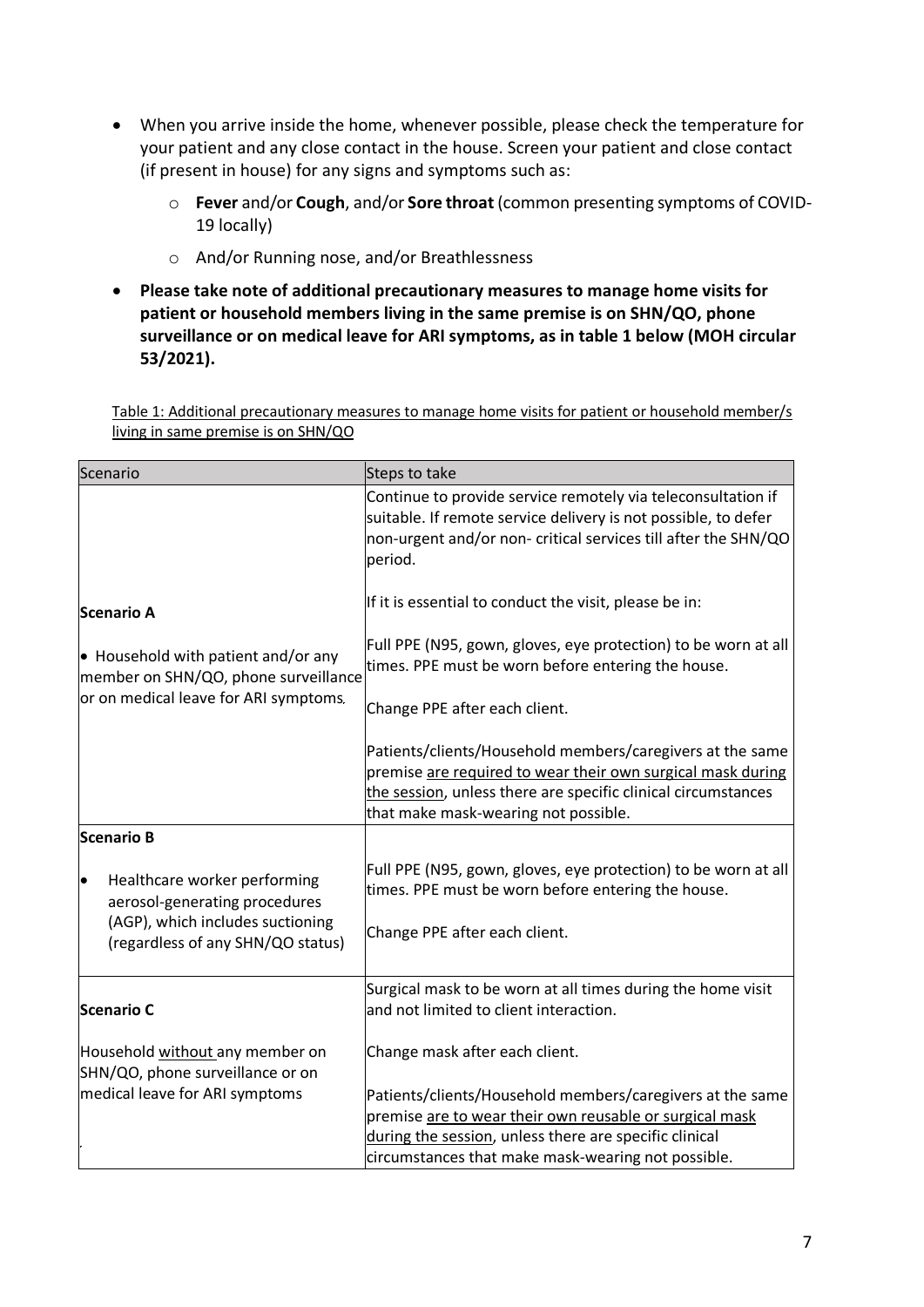| <b>Scenario D</b>                                                                         | No service at patient's home as patient will be hospitalised.                       |
|-------------------------------------------------------------------------------------------|-------------------------------------------------------------------------------------|
| Patient or household member staying in<br>same premise is a confirmed COVID-19<br>patient | If patient's household member is confirmed to have COVID-<br>19, follow scenario A. |

#### STAFF MANAGEMENT

- **All physiotherapists should monitor your own temperature twice a day. Do not attend to patients, if you are unwell.** Wear a mask, seek medical attention if you feel unwell and rest at home.
- All staff with mobile phones should download and activate the TraceTogether application, to enable contact tracing. Please visit https://www.tracetogether.gov.sg, for more information.
- All healthcare workers should not be travelling overseas during this period, unless on exceptional basis. When returning to work, they are required to restric their dutires to non-patient fronting duties for up to 21 days upon return. Please refer to MOH circular 51/2021, point 10.
- All staff who are new to the healthcare system, would require pre-employment testing within 72h prior to starting work. Please refer to MOH circular 60/2021 table 1.
- All service providers should implement safe management measures including:
	- (i) Business continuity plans, including split team arrangements
	- (ii) Implement a Safe Management System and take steps to ensure safe distancing
	- (iii) Reduce Physical Interaction and Ensure Safe Distancing
	- (iv) Support Contact Tracing
	- (v) Ensure Cleaniness of Workplace Premises
	- (vi) Implementation of Health Checks and Protocols to screen Persons and Prevent Cluster Formation
- In view of the stepping up of government measures for COVID-19, the guidelines below are suggested for private physiotherapy practitioners, as a pre-empt.
	- o **All service providers may make specific operational plans to reduce the number of staff who do not need to be based on-site at the clinic.** For example, backroom office staff should tele-commute as far as possible. Physical counter services should be scaled down, and substituted with digital services where possible.
	- $\circ$  Although as of current, there are no MOH guidelines regarding the number of service sites one staff can cover, **all service providers may make specific**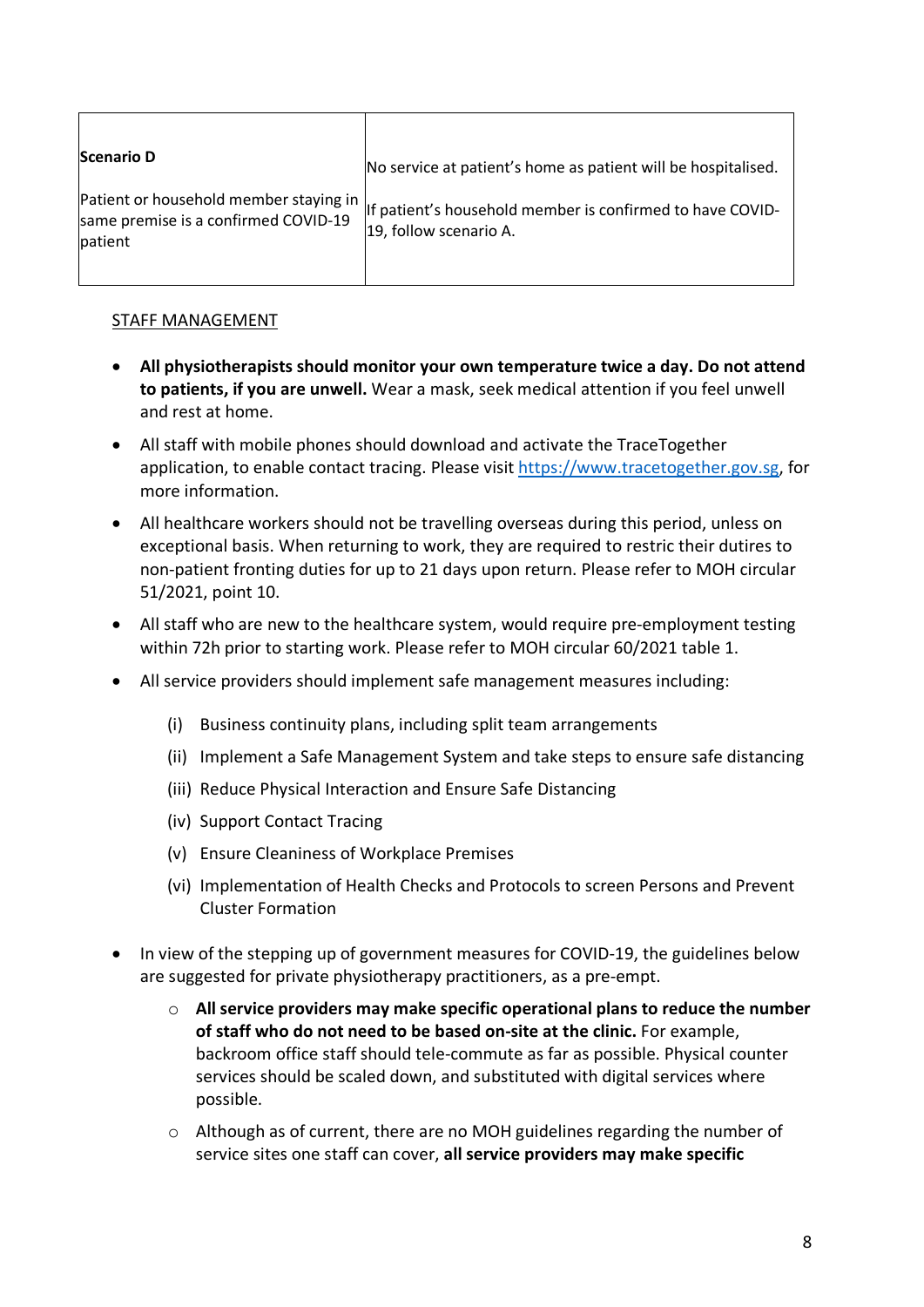**operational plans to minimise cross deployment limited to existing practice sites.**

- o **Cross-deployment to other public/private healthcare institutions or community (i.e. intermediate and long term care settings) should be kept to minimum, and reserved for services where telehealth would be of limited effect.** These crossdeployment, including all movement from acute, intermediate and primary care (which includes the private sector) settings to the community care sector, should occur only with approval from the head of the organization (based on MOH circular 60/2021 and AIC circular  $(17<sup>th</sup>$  May)).
- **All staff who are working in the physiotherapy clinic needs to abide by safe management measures including the following:**
	- o All staff must be wearing a surgical mask within clinic areas at all times (e.g. during work, rest breaks and when off-duty).
	- o All staff should be at least 1m apart within the clinic space.
	- $\circ$  Minimise interaction between different teams of staff (e.g. staff covering home therapy versus clinic-based staff).
	- $\circ$  If there are meal times, they should be staggered amongst staff or to allow sufficient distancing of at least 1m, at designated staff rest areas as far as possible.
	- o All staff should not be gather or mingle in groups of any size during (including meal/rest times) or after work hours. All social gatherings, work events, nonessential training and meetings should be discontinued.
- **All providers/AHPs are required to put in place a daily movement log to track all employees' entry and exit times, and furnish the information to MTI upon request.** This is intended to support contact tracing efforts. *SafeEntry* use on *https://www.safeentry.gov.sg* to track employees' attendance is mandatory.
- If there are waiting lines in standing or sitting, 1m marking should be made to allow physical distancing amongst patients/clients as well. Safe distancing measures apply to everyone within the clinic premises.

### INFECTION CONTROL AND APPROPRIATE PERSONAL PROTECTIVE EQUIPMENT (PPE) USAGE

- **All physiotherapists must adhere to strict infection control practices and personal hygiene practices (including hand hygiene practices).**
- There should be frequent cleaning of your equipment and environment with use of 70% alcohol.
	- o Do not spray cleaning agents as it may aerolise infective agents.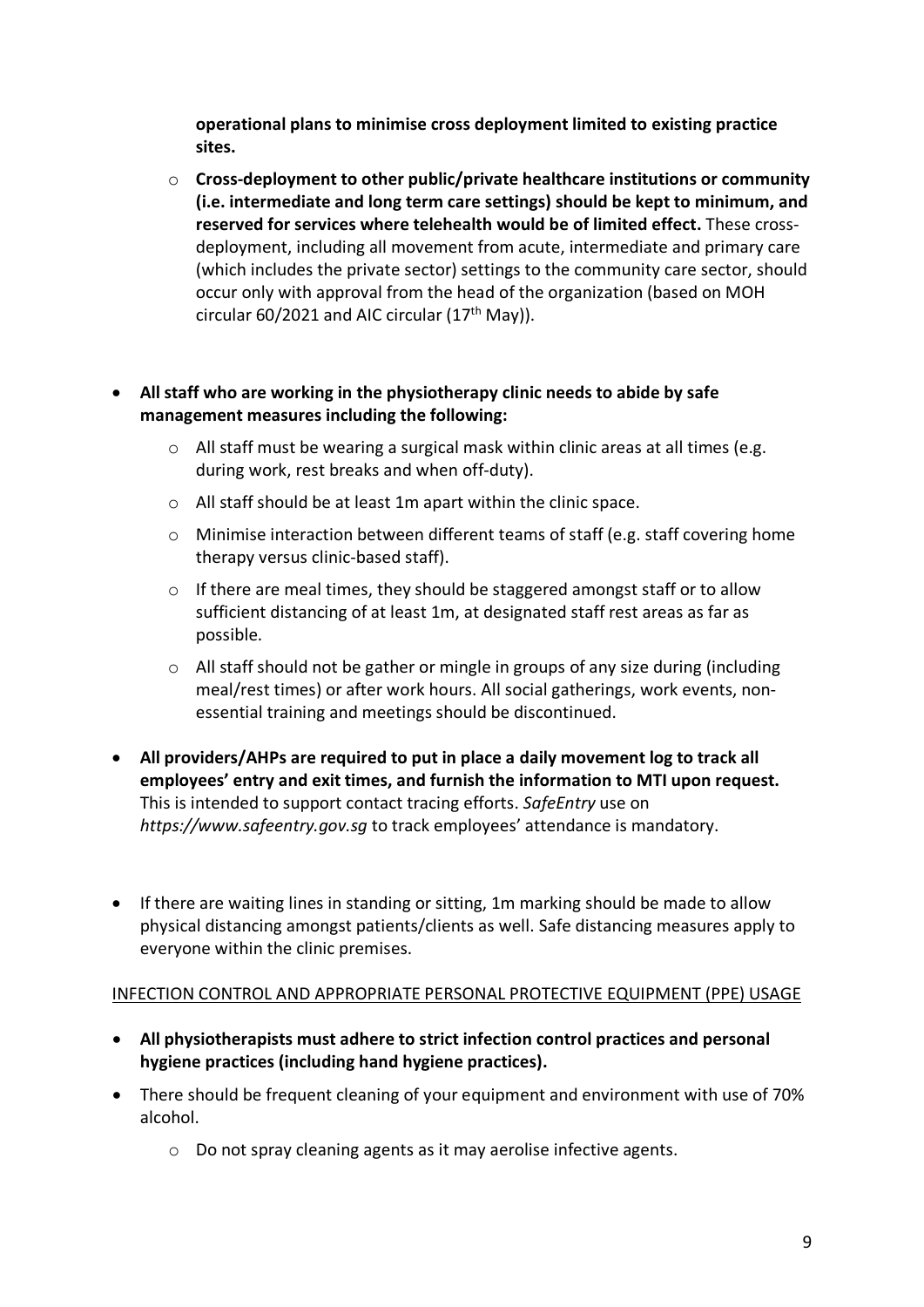- $\circ$  Cleaning agent should be applied using a damp cloth, left for at least 10 minute but no longer than 30 min, thoroughly rinsed off and the area dried.
- **Personal protection equipment (such as surgical mask), should be used appropriately and responsibly. Please refer to MOH circular 53/2020 as a guideline.**
	- $\circ$  All staff should put on and dispose of surgical masks correctly. Refer to: https://www.healthhub.sg/live-healthy/1204/when-a-mask-is-a-must
	- o All staff should be masked up in the clinic at all times, except when eating and drinking. Surgical masks should be worn the entire day as per MOH circular 53/2021, similar to guidelines for face-to-face service delivery in community sites. Please change your surgical mask if it becomes soggy, soiled or torn. Gloves, apron/gown or face-shield to be used as per standard infection control guidelines and to be considered depending on procedures/services to be rendered (e.g. risk of splash). Full PPE should be used if performing aerosol generating procedures (AGP) as stated in table 1, scenario B.
	- $\circ$  For home visits, surgical mask needs to be worn and changed for every client.
	- $\circ$  For chest physiotherapy, please abide to the following infection control practices, due to risk of fluid splash and performance of suctioning that is at risk of generating aerosol. Please put on your N95 mask, yellow high-risk gown, gloves and face shield/goggles (for eye protection). PPE must be changed after each home visit.
	- $\circ$  If you do need to make a home visit to a household with the client or family member on SHN/QO, please wear full PPE (i.e. N95 mask, long gown, gloves and eye protection). These must be donned on prior to entering the house. PPE must be changed after each home visit.
	- o Please refer to MOH circular 53/2021, for further details on updated PPE guidelines.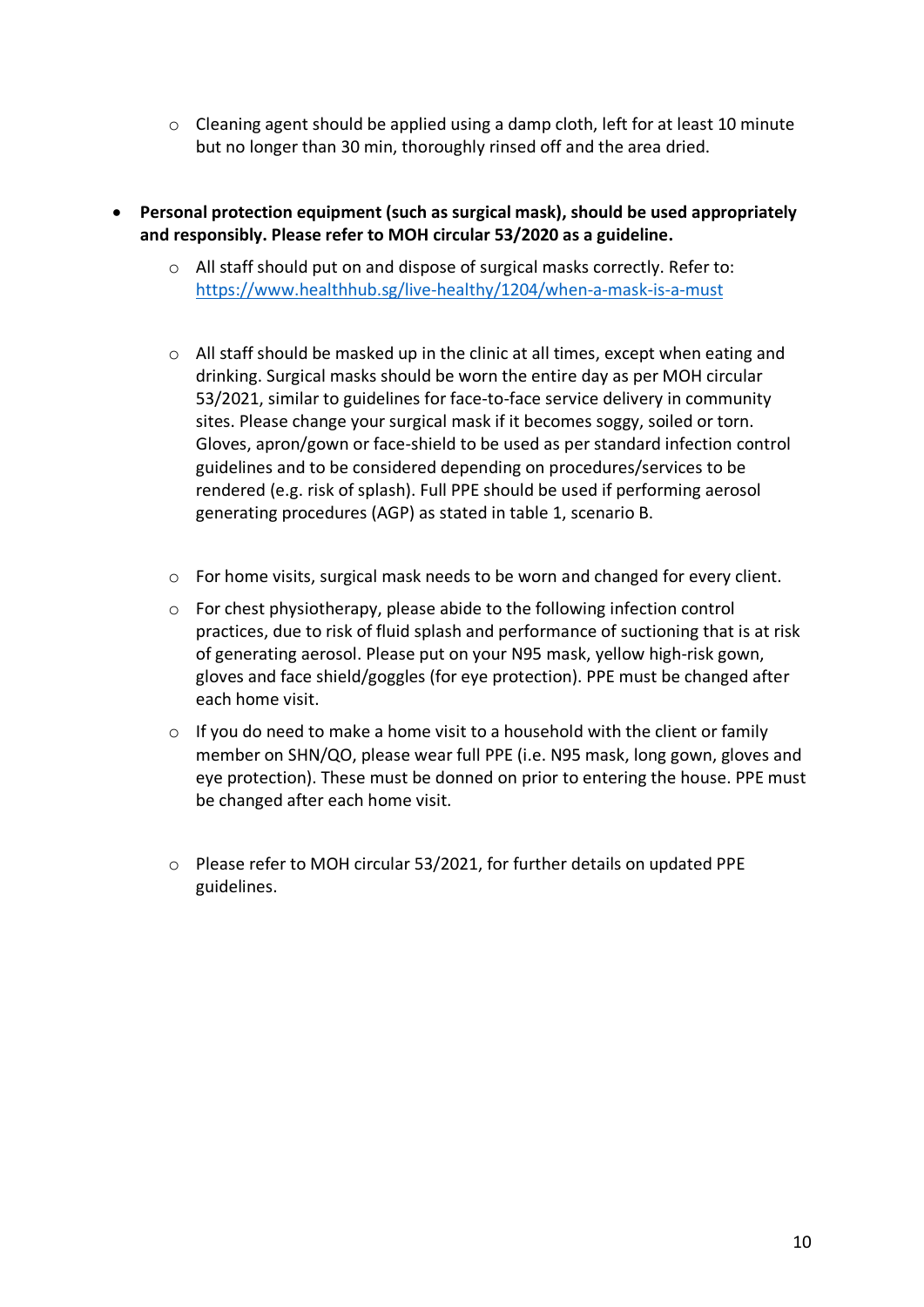#### **USEFUL RESOURCES & CONTACTS**

- 1) MOH website for updates on COVID-19 https://www.moh.gov.sg/covid-19
- 2) Gov.sg WhatsApp: Sign up with https://go.gov.sg/whatsapp.
- 3) SPA website: https://www.physiotherapy.org.sg/news/9376790

**Please contact SPA at secretary@physiotherapy.org.sg, if you would require further clarifications. SPA will do our best to support you.** 

*Disclaimer: The information provided in this guide is current at the date of publication and is intended for as a reference only. While every reasonable effort has been made to ensure accuracy of information, persons implementing any recommendation contained in this guide must exercise their own independent skill or judgement, prior to execution. SPA shall have no liability to any users of the information contained in this guide.*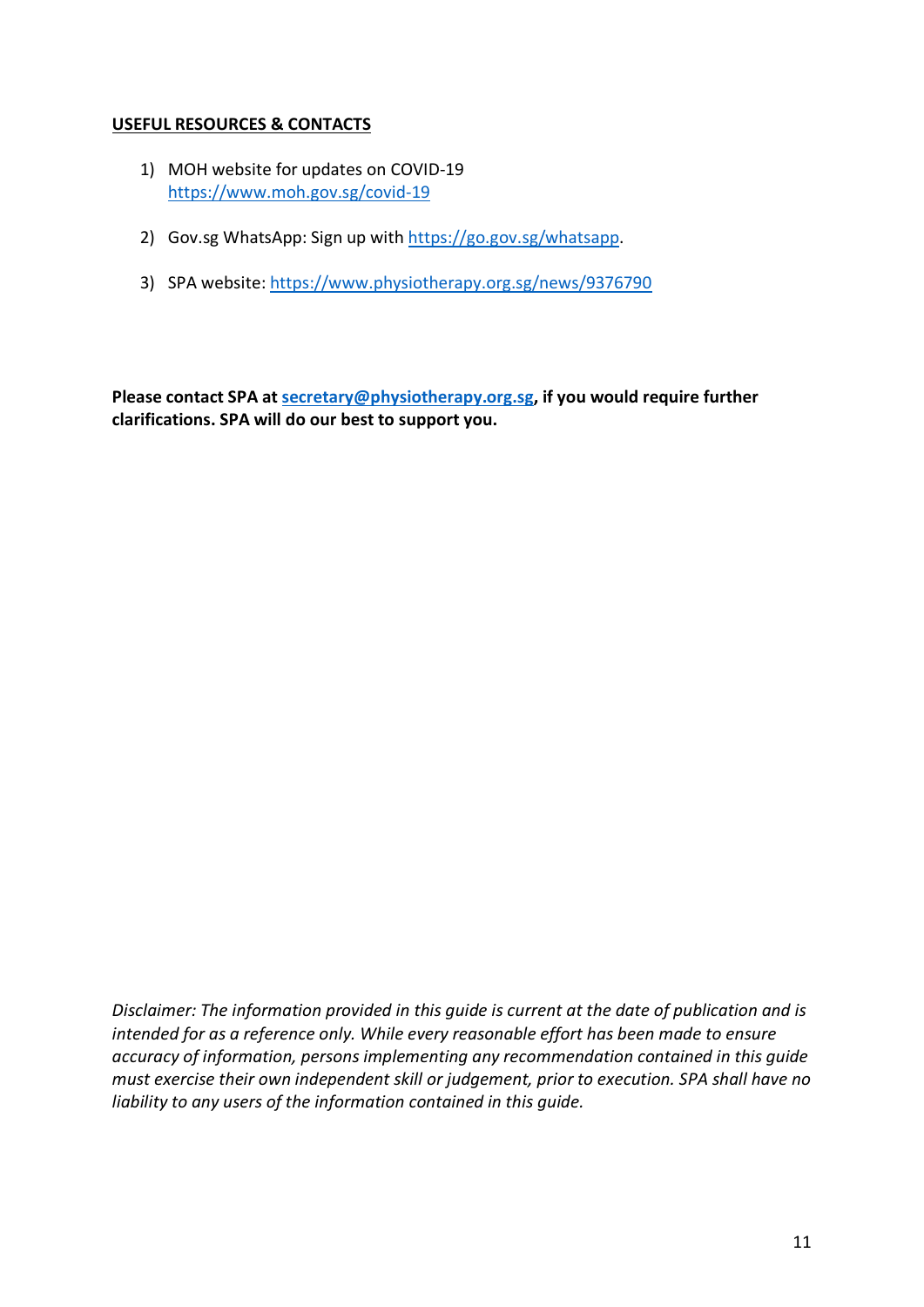#### **Annex 1: Triaging Framework for Tele-consultation**



\*Red flags examples: acute pain of unknown nature, sudden weakness/loss of strength, worsening numbness or pain that is unresolvable by medications, giddiness of unknown pathology, worsening of shortness of breath.

Reference: The Chartered Society of Physiotherapy COVID-19 Physiotherapy Emergency Workforce.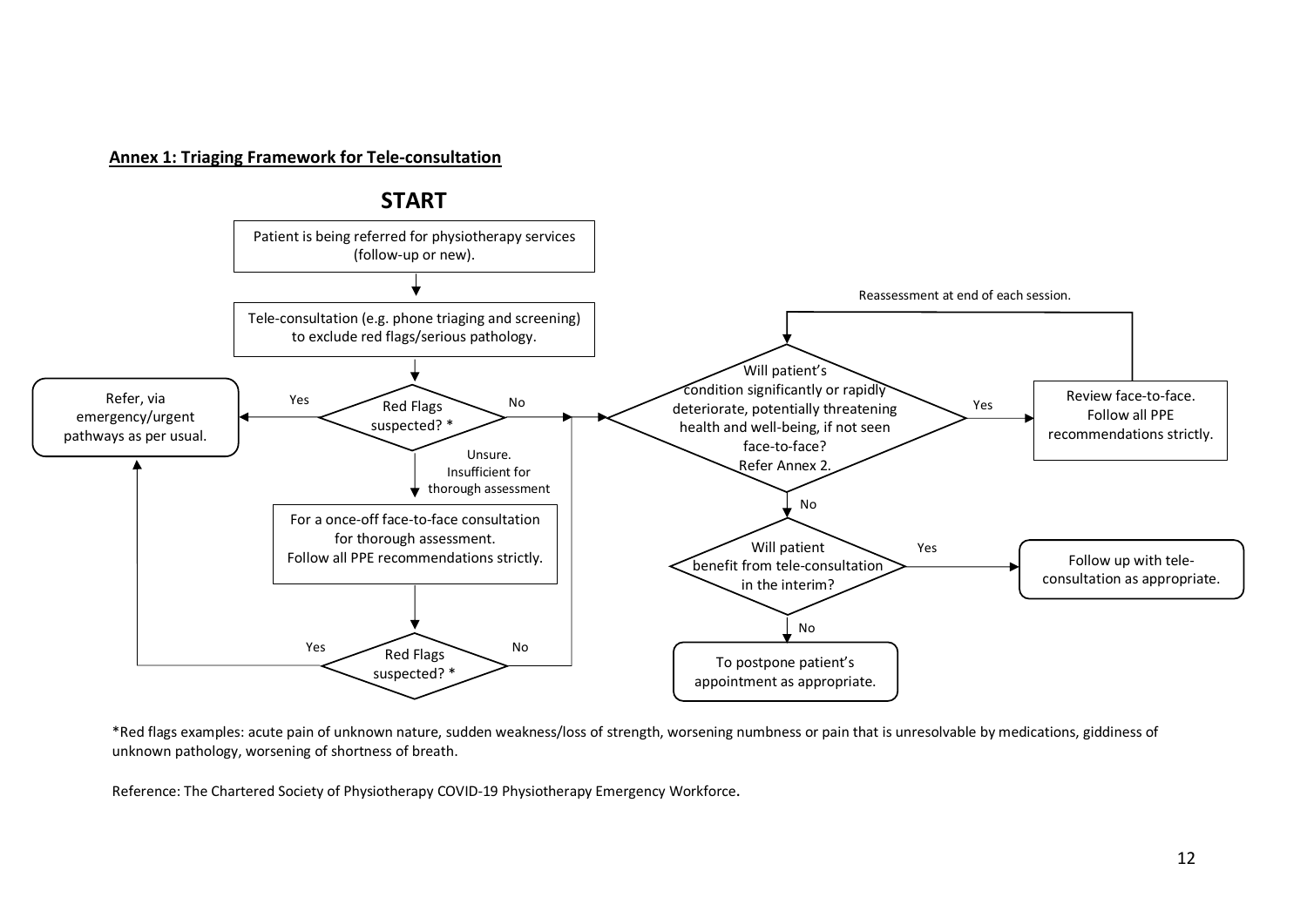#### **Annex 2: Patient groups that may warrant a face-to-face consultation**

**Essential services/procedures** refer to those, if not provided or performed, would result in significant or rapid deterioration of the patient's medical condition, and potentially threaten their health and well-being.

| <b>Essential services</b>                                                                | <b>Target Group</b>                                                                                                                                                                                                                                                                                                                                                                                                           | Potential consequences                                                                                                                                                                     |
|------------------------------------------------------------------------------------------|-------------------------------------------------------------------------------------------------------------------------------------------------------------------------------------------------------------------------------------------------------------------------------------------------------------------------------------------------------------------------------------------------------------------------------|--------------------------------------------------------------------------------------------------------------------------------------------------------------------------------------------|
| Physiotherapy<br>Interventions to<br>prevent<br>deterioration of<br>respiratory function | Patients with respiratory symptoms with conditions such as:<br>acute/chronic neuromuscular conditions <sup>1,2</sup> e.g. spinal<br>(i)<br>cord injury patients on home ventilators<br>COVID-19 and Post COVID-193<br>(ii)                                                                                                                                                                                                    | Deterioration in respiratory<br>condition that could result in<br>poor outcomes, including<br>readmissions and even death.<br>Increase caregiver burden.                                   |
| Physiotherapy<br>Interventions for<br>surgical patients with<br>complex needs            | Patients with co-morbidities and frailty that are at risk of<br>deterioration and poor outcomes without sustained<br>rehabilitation including:<br>Trauma patients <sup>4</sup><br>(i)<br>(ii)<br>Major surgeries e.g. emergency thoracic and<br>abdominal surgeries <sup>5</sup> , orthopaedic surgeries <sup>6</sup> , cardiac<br>surgeries<br>(iii)<br>Neurosurgeries                                                       | Deterioration in respiratory<br>condition and functional mobility,<br>with potential delay in recovery<br>and long term disability.<br>Increase caregiver burden.                          |
|                                                                                          | Patients who underwent surgeries who require in-person full<br>assessment and interventions for pain and swelling control,<br>manual therapy/passive mobilisation, including:<br>Joint replacement surgeries<br>(i)<br>Ligament reconstruction <sup>7</sup> , tendon repair surgeries <sup>8</sup><br>(ii)<br>Recent fractures with surgery<br>(iii)<br>Breast surgeries <sup>9</sup><br>(iv)                                 | Prevent complication risk like<br>scarring and limitation of range of<br>motion, with potential delay in<br>recovery and long term disability.                                             |
| Physiotherapy<br>Interventions for<br>patients with<br>neurological<br>conditions        | Patients who are diagnosed with acute neurological (e.g.<br>stroke) <sup>10</sup> and other chronic neurological conditions (e.g.<br>children, adolescents with cerebral palsy <sup>11</sup> or developmental<br>$delays12$ ) who are at risk of deterioration and poor outcomes<br>without sustained rehabilitation.                                                                                                         | Deterioration in respiratory<br>condition and functional mobility,<br>with risk of readmissions,<br>potential delay in recovery and<br>long term disability.<br>Increase caregiver burden. |
| Physiotherapy<br>interventions for<br>other non-surgical<br>conditions                   | Patients who have:<br>(i)<br>Acute musculoskeletal pain <sup>13,14</sup> that causes worsening<br>of disability and function (e.g. acute on chronic flares)<br>Lymphedema <sup>15</sup><br>(ii)<br>Acute vestibular disorders e.g. benign paroxysmal<br>(iii)<br>positional vertigo <sup>16</sup><br>Older adults who have poor social support, at risk of<br>(iv)<br>injurious falls, deconditioning and functional decline. | Deterioration in functional<br>mobility, with risk of<br>readmissions, potential delay in<br>recovery and long term disability.<br>Increase caregiver burden.                              |

\*Please note that this list is a suggested list, and is not exhaustive.